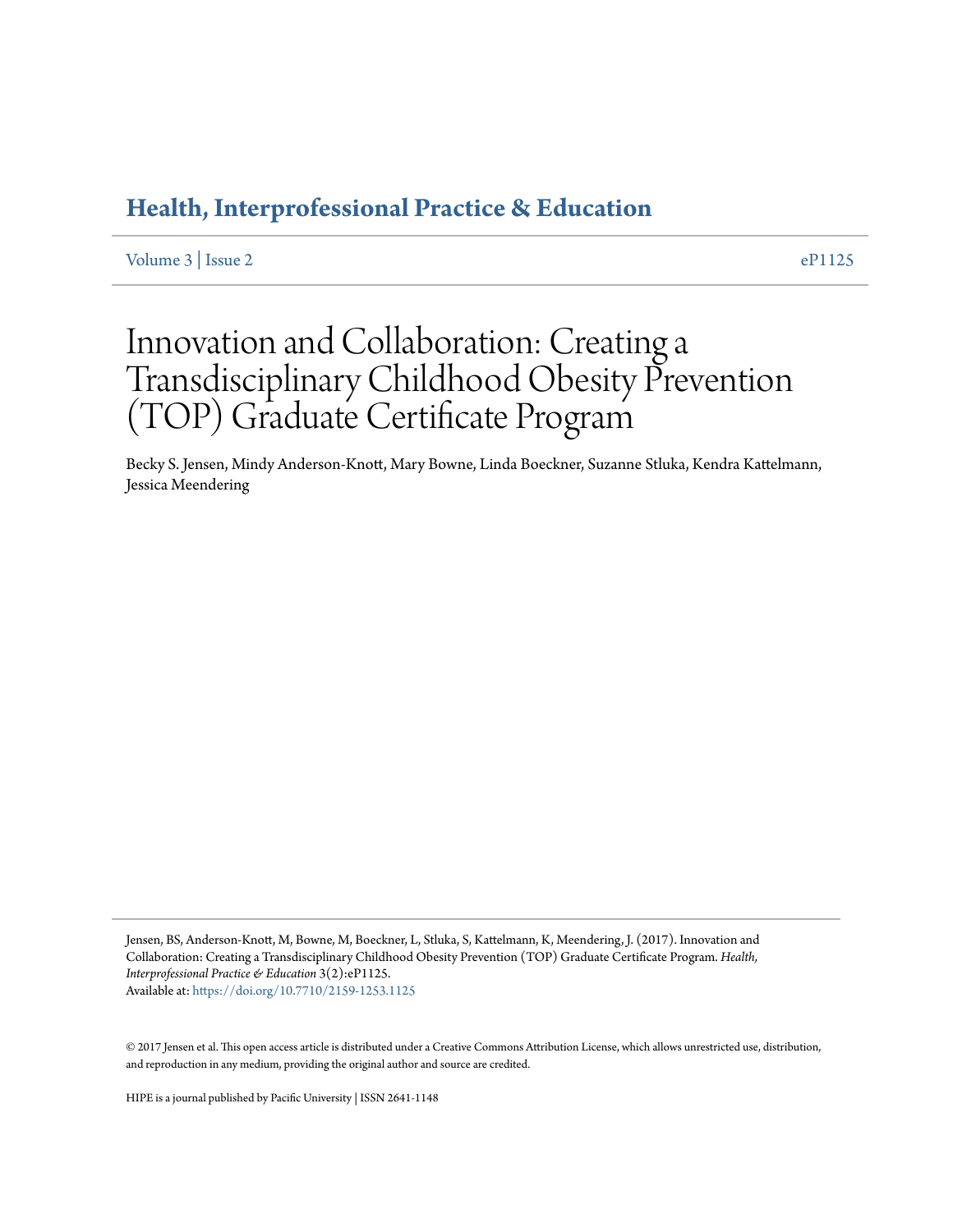# **Innovation and Collaboration: Creating a Transdisciplinary Childhood Obesity Prevention Graduate Certificate Program**

**Becky Jensen MS, RDN, LN** *Department of Health and Nutritional Sciences (Dietetics), South Dakota State University*

**Mindy Anderson-Knott Ph.D.,** *Social and Behavioral Sciences Research Consortium, University of Nebraska-Lincoln*

**Mary Bowne Ed.D.** *Department of Teaching, Learning and Leadership (Early Childhood Education) South Dakota State University*

**Linda Boeckner Ph.D.** *Program Leader, Human Sciences Extension, University of Nebraska-Lincoln* **Suzanne Stluka MS, RDN** *Program Leader, Food and Families Extension, South Dakota State University*

**Kendra Kattelmann Ph.D., RDN, LN** *Department of Health and Nutritional Sciences (Dietetics), South Dakota* 

*State University*

**Jessica Meendering Ph.D., EP-C** *Department of Health and Nutritional Sciences (Exercise Science), South* 

*Dakota State University*

#### **Abstract**

Preparing future professionals to work in transdisciplinary settings with a skill set to effectively foster collaborations and sustainable change requires a thoughtful and concerted interprofessional education approach. Through an interuniversity partnership in 2010 with South Dakota State University (SDSU), Brookings, SD, and the University of Nebraska-Lincoln (UNL), Lincoln, NE, a group of faculty convened to propose the Transdisciplinary Obesity Prevention (TOP) graduate certificate program. With funding supported by a United States (US) Department of Agriculture (USDA) National Institute of Food and Agriculture grant in 2011, a team of faculty from SDSU and UNL representing various disciplines (exercise science, nutrition, dietetics, health promotion, public health, nursing, early childhood education, family and consumer sciences, biology, biostatistics, and counseling) began developing the TOP graduate certificate program which is currently in its 5th year. The primary goal of this report is to outline the overall framework and components of the TOP graduate certificate program, providing information, strategies, and considerations other institutions can apply in developing effective and sustainable transdisciplinary, interprofessional education to their existing graduate programs.

*Received:* 11/28/2016 *Accepted:* 01/11/2017

© 2017 Jensen et al. This open access article is distributed under a Creative Commons Attribution License, which allows unrestricted use, distribution, and reproduction in any medium, provided the original author and source are credited.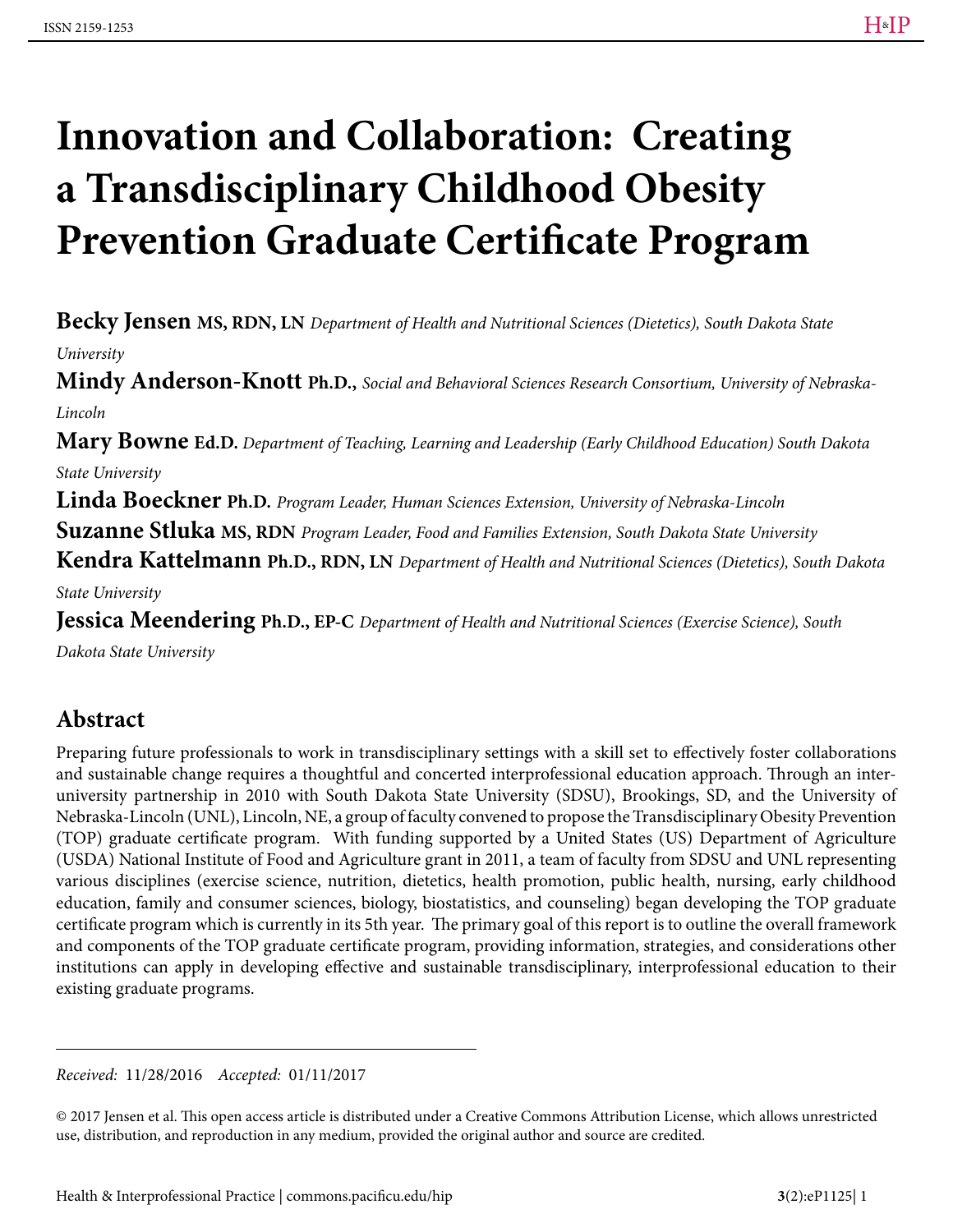#### **Introduction**

While obesity rates in United States (US) lowincome preschoolers declined from 2008 to 2011, the rate in children and teens remains too high with 12% of preschoolers, nearly 18% of children aged 6-11, and 21% of adolescents aged 12-19 years qualifying as obese (Ogden, Carroll, Kit, & Flegal, 2014). Disparities in childhood obesity are prevalent in the US as well, with some population and ethnic groups experiencing a higher prevalence than others. Furthermore, low–socioeconomic status is associated with obesity among certain population groups (Wang, 2011). Obese children are more likely to be obese as adults and are at greater risk of chronic diseases such as cardiovascular disease, type 2 diabetes, stroke, certain types of cancer, and joint problems (CDC, 2015).

Efforts across the US to combat childhood obesity have resulted in a multitude of successful "what works" strategies. Many of these strategies employ state, community and school initiatives, and coalitions (National Center for Chronic Disease Prevention and Health Promotion, 2015). In the US Surgeon General's Vision for a Healthy and Fit Nation, critical opportunities for interventions were identified in multiple settings: home, child care, school, work place, health care, and community. The Surgeon General also calls for a health care system that helps their staff advocate for community strategies that improve nutrition and physical activity resources for their patients (USDHHS, 2010).

Population–based interventions with multiple partners are needed to not only address the childhood obesity epidemic but also reduce disparities (USDHHS & OMH, 2011; Wang, 2011). One of the Healthy People 2020 goals is to create social and physical environments that promote good health for all. The Social Determinants of Health (SDOH) that have been organized into five key domains are: Economic Stability, Education, Health and Healthcare, Neighborhood and Built Environment, and Social and Community Context. Identifying and working collaboratively across all domains is key in addressing the SDOH and interventions that will positively impact populations (Office of Disease Prevention and Health Promotion, 2010). The Institute for Healthcare

Improvement (IHI) and the Triple AIM framework is developed to simultaneously pursue three dimensions: improving the patient experience of care, improving the health of populations, and reducing the per capita cost of health care (IHI). These multi-system approaches at the complex etiology and causal factors surrounding childhood obesity prevention require a highly collaborative and integrated approach to improve population health (IHI; Office of Disease Prevention and Health Promotion, 2010; WHO, 2012).

The highly collaborative and integrated approaches to combatting childhood obesity and improving population health require a future workforce of individuals prepared to tackle these issues. Multidisciplinary approaches typically involve individuals working separately in their own discipline specific field. Multidisciplinary teams may come together to address common problems while remaining anchored to their specific discipline's concepts and methods. The interdisciplinary approach involves the integration of perspectives, concepts, theories, and methods from two or more disciplines or fields with team members working jointly to address a common problem. The transdisciplinary approach involves not only the collaboration of team members working jointly, but also the creation of fundamentally new approaches aimed at developing solutions to social problems (Stokols, Hall, Taylor, & Moser, 2008).

Preparing future professionals to work in transdisciplinary settings and be more responsive to actual population health needs requires a thoughtful and concerted interprofessional education approach to address the complex issues surrounding childhood obesity. "It is no longer enough for health workers to be professional. In the current global climate, health workers also need to be interprofessional" (WHO, 2010, p. 36). Interprofessional education as defined by the WHO: "When students from two or more professions learn about, from and with each other to enable effective collaboration and improve health outcomes" (WHO, 2010, p. 36).

Through an inter-university partnership in 2010 with South Dakota State University (SDSU), Brookings, SD, and the University of Nebraska-Lincoln (UNL), Lincoln, NE, a group of faculty convened to propose the Transdisciplinary Obesity Prevention (TOP)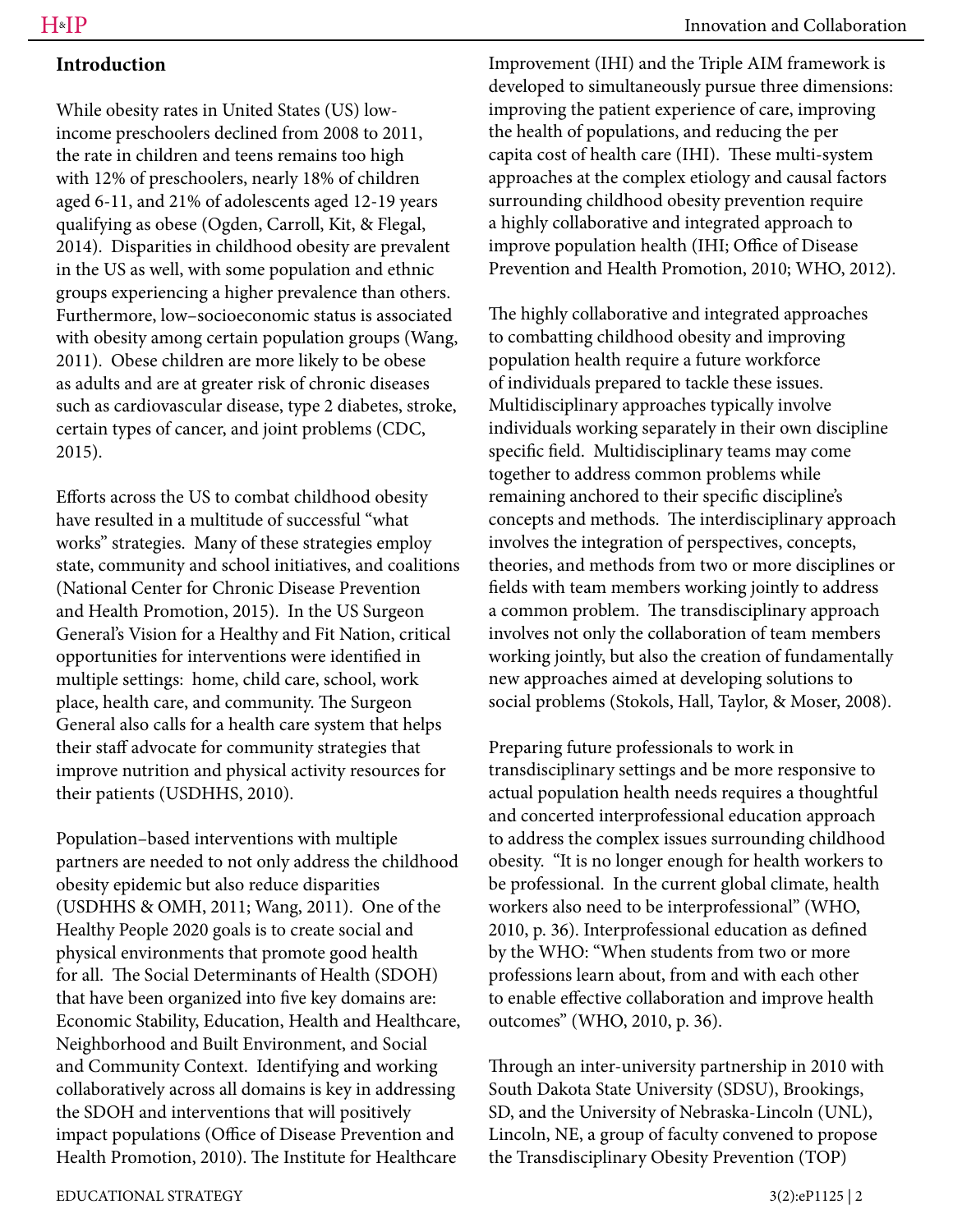graduate certificate program. The primary goal of developing an innovative, interprofessional education graduate certificate program was to prepare students to be actively engaged in working with diverse, transdisciplinary teams on childhood obesity prevention. With funding supported by a US Department of Agriculture (USDA) National Institute of Food and Agriculture grant in 2011, a team of faculty from SDSU and UNL representing various disciplines (exercise science, nutrition, dietetics, health promotion, public health, nursing, early childhood education, family and consumer sciences, biology, biostatistics, and counseling) began developing the TOP program.

The primary goal of this report is to outline the overall framework and components of the TOP graduate certificate program, providing information, strategies, and considerations other institutions can apply in developing effective and sustainable transdisciplinary, interprofessional education to their existing graduate programs.

#### **Methods**

#### *TOP Certificate Creation*

The TOP program is a graduate certificate program requiring 9 credits at SDSU and 14 credits at UNL per respective Board of Regents credit requirements for graduate certificate programs. The program was created as a certificate program rather than a degree program to allow the program to be feasible for a wider variety of students (including practice professionals, such as dietitians) to improve the likelihood of program sustainability after the initial grant funded period, to allow professionals to continue to advance in their fields of study through MS and PhD degrees, while simultaneously gaining experience working collaboratively with a multidisciplinary group of students to better understand and advance the field of childhood obesity prevention.

The TOP graduate certificate program has support at the department, college, and graduate school levels at each institution. Graduate school policies allowed credit sharing between degree programs and certificate programs, which allowed students to use the TOP core classes as elective credits for their respective graduate

degrees. Students are notified of the opportunity to earn a TOP certificate via University websites (SDSU TOP: http://www.sdstate.edu/health-and-nutritionalsciences/transdisciplinary-childhood-obesityprevention-top-graduate and UNL TOP: http:// www.unl.edu/gradstudies/prospective/programs/ Cert\_ChildhoodObesity), graduate school catalogs, hard copy brochures distributed at graduate school events, electronic brochures shared via social media (SDSU: https://www.facebook.com/SDSUTOPs), and word of mouth from faculty and students enrolled in the program. Most the faculty involved in the grant proposal that funded the development of the certificate program were housed within the Department of Health and Nutritional Sciences at SDSU and the Department of Nutrition and Health Sciences at UNL, thus most student participants were seeking degrees under these departments. Faculty and department heads across campus were notified of the opportunity and were asked to communicate with the students in their area of study. Development of a more formal structure and evaluation for recruitment is currently underway.

Students enroll to earn the certificate with the graduate school in a similar process to enrolling in their degree program of study. After an application for graduation has been submitted by the student, the graduate school will check to ensure the student has met all the certificate requirements. All students who meet the requirements will have the TOP certificate listed on their official academic transcript.

The TOP certificate requires seven "core" credits, which are courses that were newly created specifically for the TOP program. The remainder of the credits required for the certificate come from courses that existed prior to the development of the TOP certificate at each institution. The core credits include two threecredit courses (Transdisciplinary Obesity Prevention I & II) and a one-credit course (Practicum: Experiential Learning Experiences in Transdisciplinary Obesity Prevention). Student learning outcomes and detailed curricula were developed for each core class by the transdisciplinary, multi-state team of faculty and Extension personnel. They are updated and revised annually based on process evaluation of student learning and student satisfaction. The courses outside of the TOP core vary at each institution. UNL requires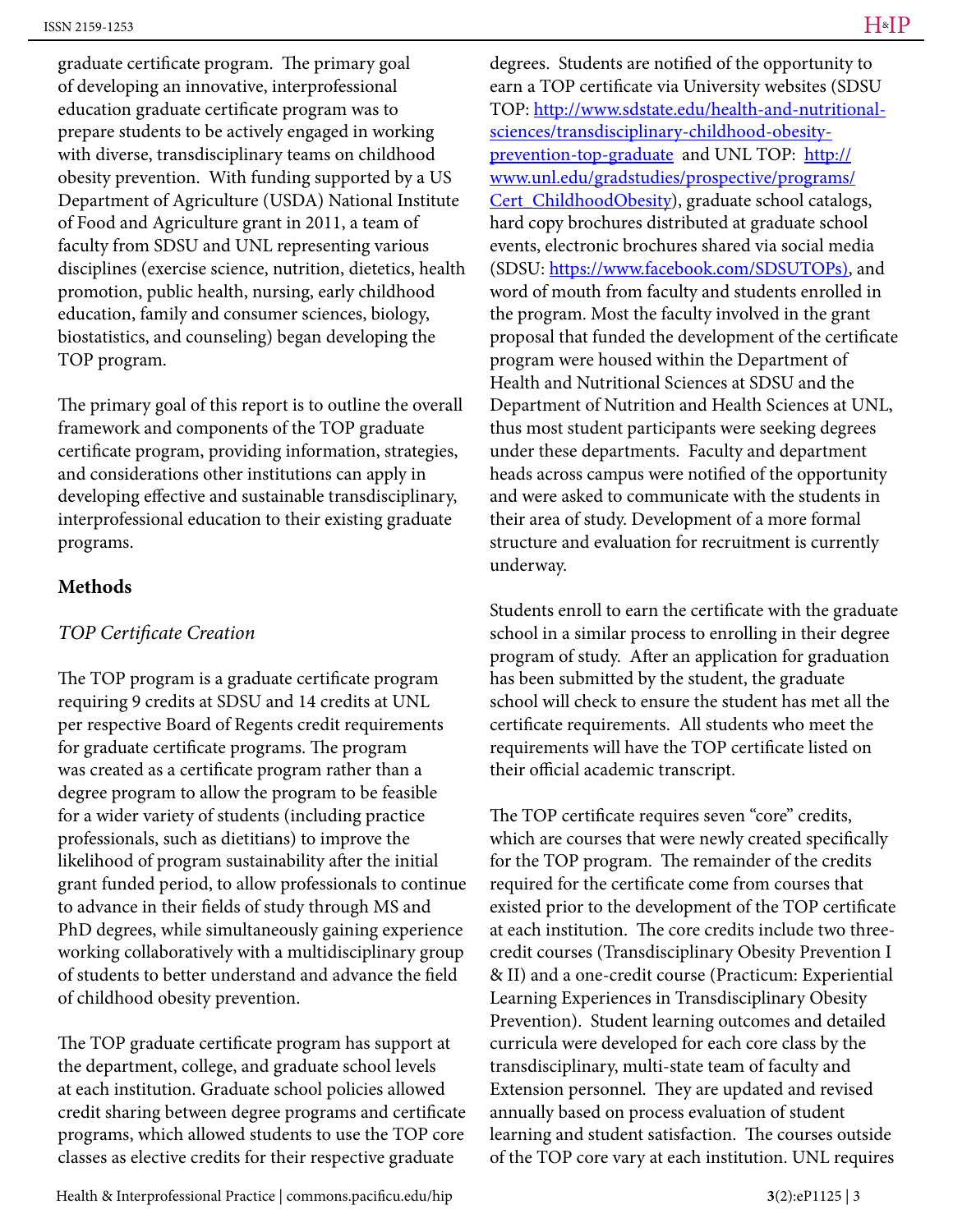7 credits outside of the core. Of these three credits, each come from a research methods and a statistics course, and one credit is graduate seminar. SDSU elected to require 2 elective credits and provide students with a list of courses that were pre-approved as TOP certificate electives. In addition, SDSU agreed to potentially approve additional courses if a student felt a course that was not on the approved elective list, covered content related to the childhood obesity prevention field. This clause accounts for potential differences in the degree requirements of each student and allows the list of electives to continually grow and develop as additional disciplines become involved in the program.

The TOP graduate certificate has three required components: Education, Extension, and Research (figure 1). Each component of the program will be discussed in detail in the forthcoming sections. Together, these components provide students with the knowledge, skills, and abilities to work collaboratively with professionals of varied disciplines in the field of childhood obesity prevention.

#### *Education*

The core courses, TOP I (Fall) and TOP II (Spring), are delivered in a hybrid learning environment to allow for the convenience and scheduling an online environment provides while still bringing students face-to-face for relationship building and integral discussion and interaction. TOP students are also engaged in multiple team projects throughout the course of both semesters as well as their TOP Practicum experiences. The hybrid learning environment allows for greater time spent by students engaged in planning and implementing their "real world" experiences with the TOP Practicum course. The delivery method of the course is constructed around the Team Based Learning (TBL) approach. With this approach, individuals are required to spend time outside of class in self-study and then are assessed on the required readings and provided immediate feedback while in class. This type of process allows for a true application of the material versus just "lecturing" on information. By applying key concepts right away, receiving immediate

**Figure 1.** *Key Components of the Graduate Certificate Program in Transdisciplinary Obesity Prevention.* 

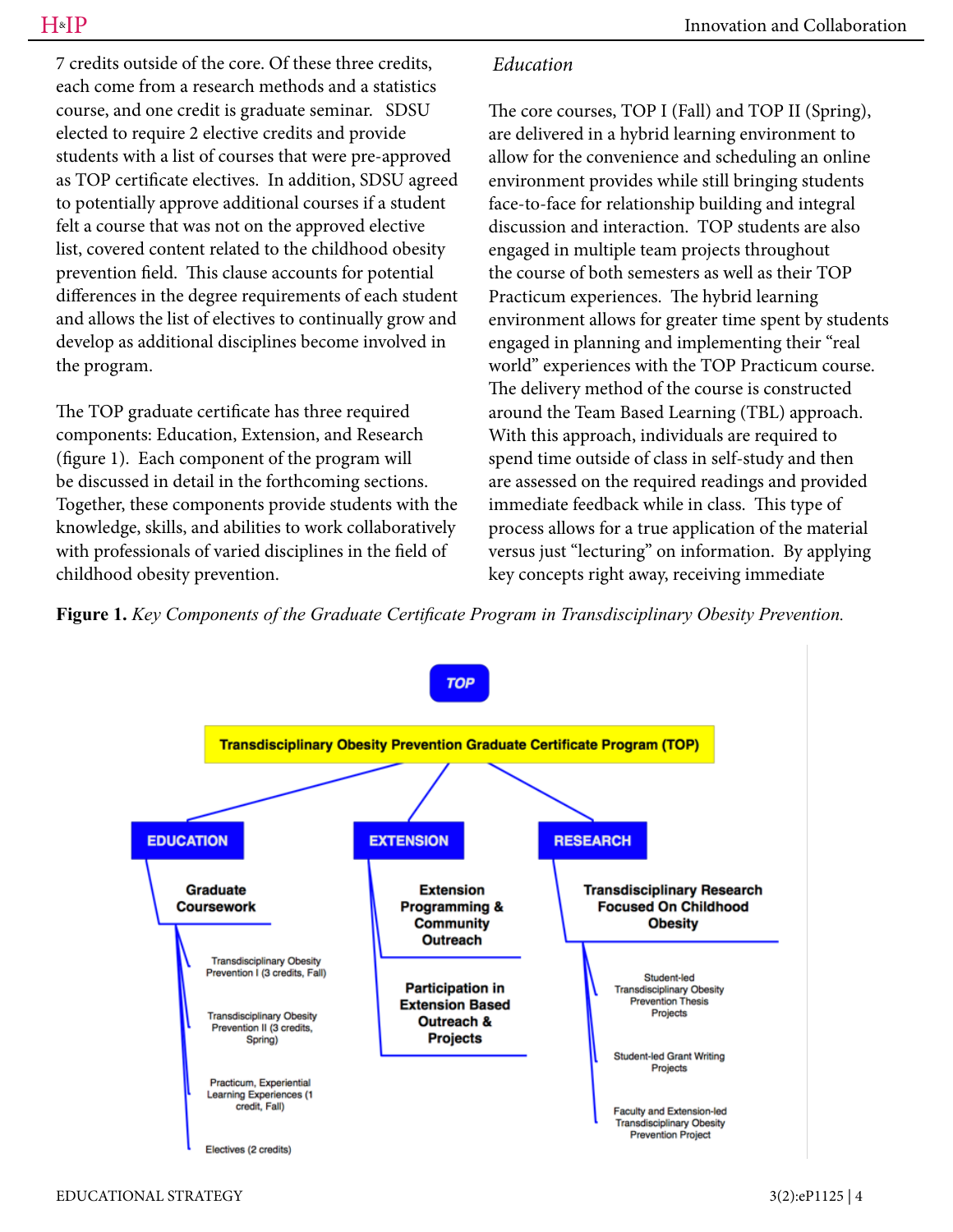feedback, and solving an activity or problem with a team, students are likely to get more out of the content and can apply concepts in the "real world." This approach also facilitates students to individually prepare in advance so that they can effectively contribute and collaborate in the team setting (Michaelson, Knight & Fink, 2004).

The models utilized to form the core curricular components of the TOP courses are the Social Ecological Model (SEM) (IOM, 2012; Story, Kaphingst, Robinson-Brien, & Glan, 2008), Social Determinants of Health (SDOH) (CDC), and the Evidence Based Public Health (EBPH) model (Brownson, Fielding, & Maylahn, 2009). In addition, the core competencies identified by the Interprofessional Collaborative Practice (IPEC) group are integrated throughout each of the TOP courses as students engage in their didactic and experiential team projects (IPEC, 2011). Although the content extends beyond the individual level of the child, the application of the content provided in the TOP coursework is focused on childhood obesity prevention.

TOP I (3 credits) provided over the fall semester introduces students to transdiciplinary work, teamwork, SEM, SDOH, and the EBPH with an emphasis on understanding the multifaceted nature of childhood obesity prevalence and prevention. Students are formed into teams of 3-5 students from a mix of disciplines (i.e. nutrition, exercise science, counseling, nursing, etc.) These student teams remain as a team throughout the TOP I and II courses and the TOP Practicum experiential experiences. The primary project teams are tasked during TOP I to develop a concept paper on an area of childhood obesity prevention. This concept paper is extended into the TOP II course (3 credits) over the spring semester where students investigate funding sources for intervention and ultimately prepare a potential grant proposal. Tables 1-3 outline the course syllabus learning objectives and learning activities for the required TOP graduate courses (see pages 6-8).

#### *Extension*

with thriving Extension systems that have programs focused on community health throughout each state. Extension systems at land-grant universities link evidence-based research and instruction done at the university with local citizens in their state, providing them with solutions and opportunities to empower their lives. The TOP Practicum course, which is designed to provide students with "real world" experiential experiences, collaborates with Extension to provide students community engagement opportunities in obesity prevention. TOP Practicum students have been engaged in a variety of Extension projects and partnerships with health organizations and community wellness coalitions including: working with a community group on a Healthy Eating and Active Living Mapping Attributes Using Participatory Photographic Surveys (HEAL MAPPS) project, working with a local school district to improve the wellness status of employees in an effort to help them serve as positive role models for the students they teach, working with a health and physical education teacher to deliver a nutrition and physical education program called KidQuest. Other experiential learning experiences have included working with the Smarter Lunchroom Movement in elementary and middle school environments, implementing afterschool nutrition education programs with cooperative extension program, and a Building Healthy Families community-based program with the University of Nebraska-Kearney. Extension partnerships have been key to creating sustainable and transdisciplinary experiences for TOP students. The experiential opportunities through Extension also fostered collaborative research projects among faculty members and TOP students since the bulk of the practicum experiences were part of existing grant funded projects. All TOP students are required to participate in one experiential learning project through the TOP practicum. There is no set number of hours required, and hours were not tracked for the experiential learning. To gain the experience of investiture and leadership in a project, the students are tasked with seeing the project through to completion and are measured on outcome of the project rather than hours spent on the project.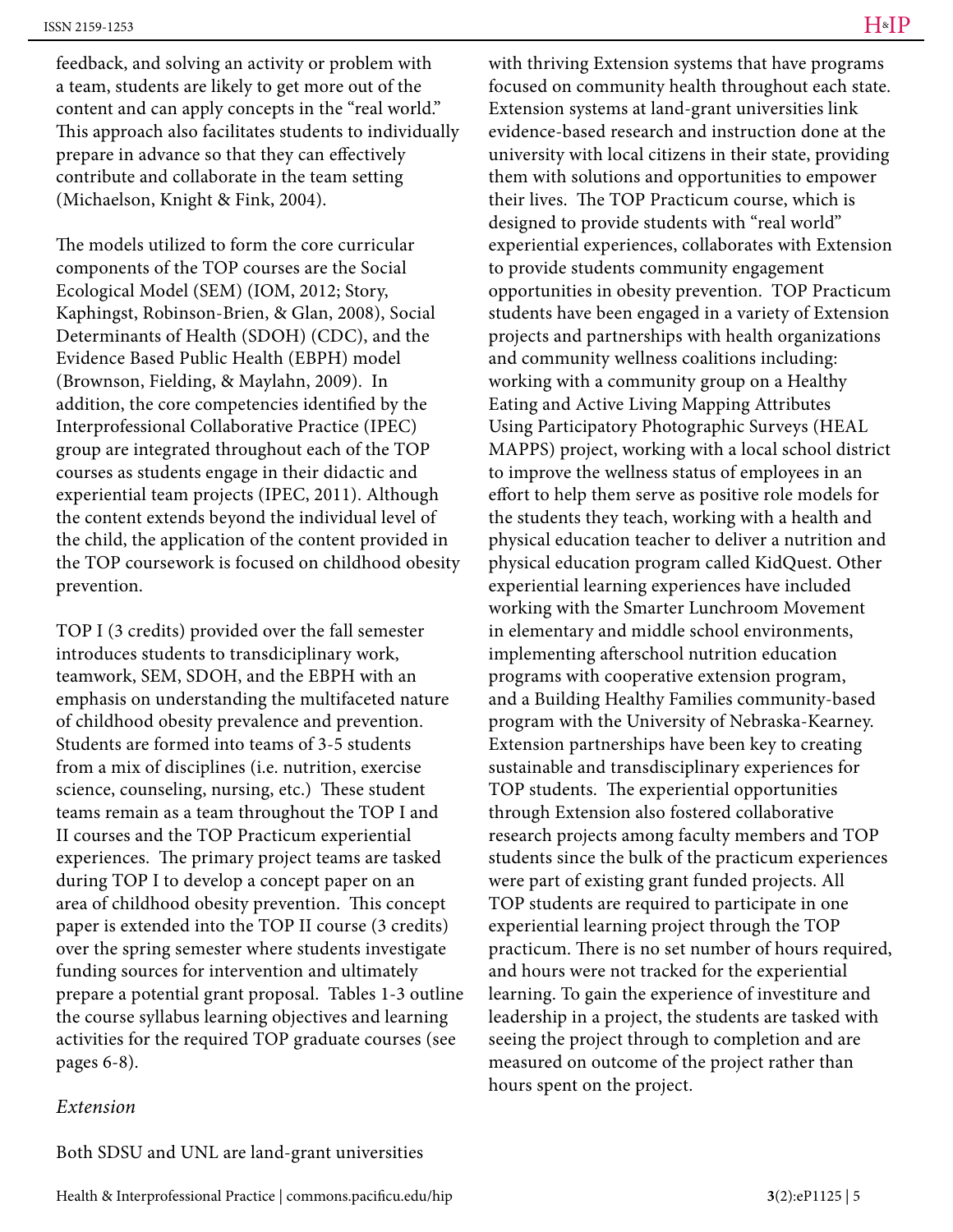#### **Table 1.** *TOP I Course Objectives and Learning Activities*

#### **Objectives**

#### **Module One: Childhood Obesity**

- Define overweight and obesity and measurement parameters.
- Identify consequences and trends associated with childhood overweight and obesity.
- Describe trends and factors related to childhood obesity health disparities.
- Explain where childhood obesity data can be found to quantify childhood obesity related problem.
- Understand the multifaceted determinants of childhood obesity utilizing social ecological models.

**Module Two: Transdisciplinary Approaches and Team Concepts** (Haire-Joshu, D. & McBride, T.D., 2013; Interprofessional Collaborative Export Panel, 2011)

- Explain why the complex, multifactorial nature of problems to public health and health disparities requires a transdisciplinary approach.
- Describe how social, behavioral, environmental, and biological conditions contribute to health outcomes, using theoretical approaches drawn from diverse disciplines.
- Distinguish the features of transdisciplinary collaboration.
- Develop and apply processes that integrate and promote transdisciplinary perspectives, contributions, and collaboration.
- Define problems in a transdisciplinary way, and develop shared conceptual frameworks from discipline-specific theories and models.
- Apply transdisciplinary solutions to public health problems using appropriate analytical tools drawn from public health or other disciplines.
- Apply relationship-building values and the principles of team dynamics to perform effectively in different team roles to plan and deliver population centered approaches that are safe, timely, efficient, effective, and equitable
- Evaluate evidence and application to a childhood obesity problem.
- Locate and utilize descriptive epidemiologic and surveillance data sources to quantify a childhood obesity problem.

#### • Develop a logic model for a specific childhood obesity problem.

#### **Module Three: Social and Behavioral Sciences Research**

- Identify why a community assessment is beneficial.
- Utilize evidence to understand etiology.
- Apply community assessment tools to a childhood obesity specific problem.
- Identify potential collaborators and partners at multiple levels in academic and non-academic arenas to address a specific childhood obesity problem.

#### **Module Four: Social Ecological Model** (Dietary Guidelines for Americans, 2010; Story, M., et al, 2008)

- Describe major determinants of childhood obesity at each level and how they interrelate with one another.
- Develop a social ecological model for a childhood obesity problem identifying individual, environmental, sectors of influence and social norms and values.
- Compose a concise statement of a childhood obesity problem/issue identifying condition or risk factor, scope of the problem, population affected, prevention opportunities and potential stakeholders.
- Develop a SWOT (Strengths, Weakness, Opportunities, Threats) analysis for a childhood obesity recommendation/intervention.
- Complete the Evidence Based Public Health (EBPH) framework for a specific childhood obesity problem.
- Identify non-traditional partners that would be a potential benefit when addressing a childhood obesity problem.

#### **Learning Activities to Support Objectives**

- Team Management Plan: Teams complete a team management plan outlining each member's role in the upcoming tasks, communication plans, team structure, etc.
- Video Reflections and Discussion:
- Students reflect on childhood obesity issues and are challenged to think critically about the social ecological model in relation to childhood obesity.
- Readiness Assessment Tests: The Readiness Assessment Tests (RAT's) are short quizzes designed to prepare students to go forward and apply concepts in a team environment.
- Team Worksheets: Throughout the course, teams of 3-5 individuals each work towards meeting a goal of developing an obesity prevention program/policy that could be reasonably replicated in a "real world" setting and/or utilized to further develop for a grant proposal. The Team worksheets integrate transdisciplinary concepts and the Social Ecological Model towards developing an obesity prevention program/policy utilizing the Evidence Based Public Health (EBPH) framework for construction.
- Team Final White Paper: Teams submit a written proposal of their obesity prevention intervention. The final report combines all the elements from the team worksheets.
- Oral Presentation: Teams present key components of their intervention.
- Peer Review: Each team member can assess the contribution of his or her other team members by completing a mid-point and final peer review assessment.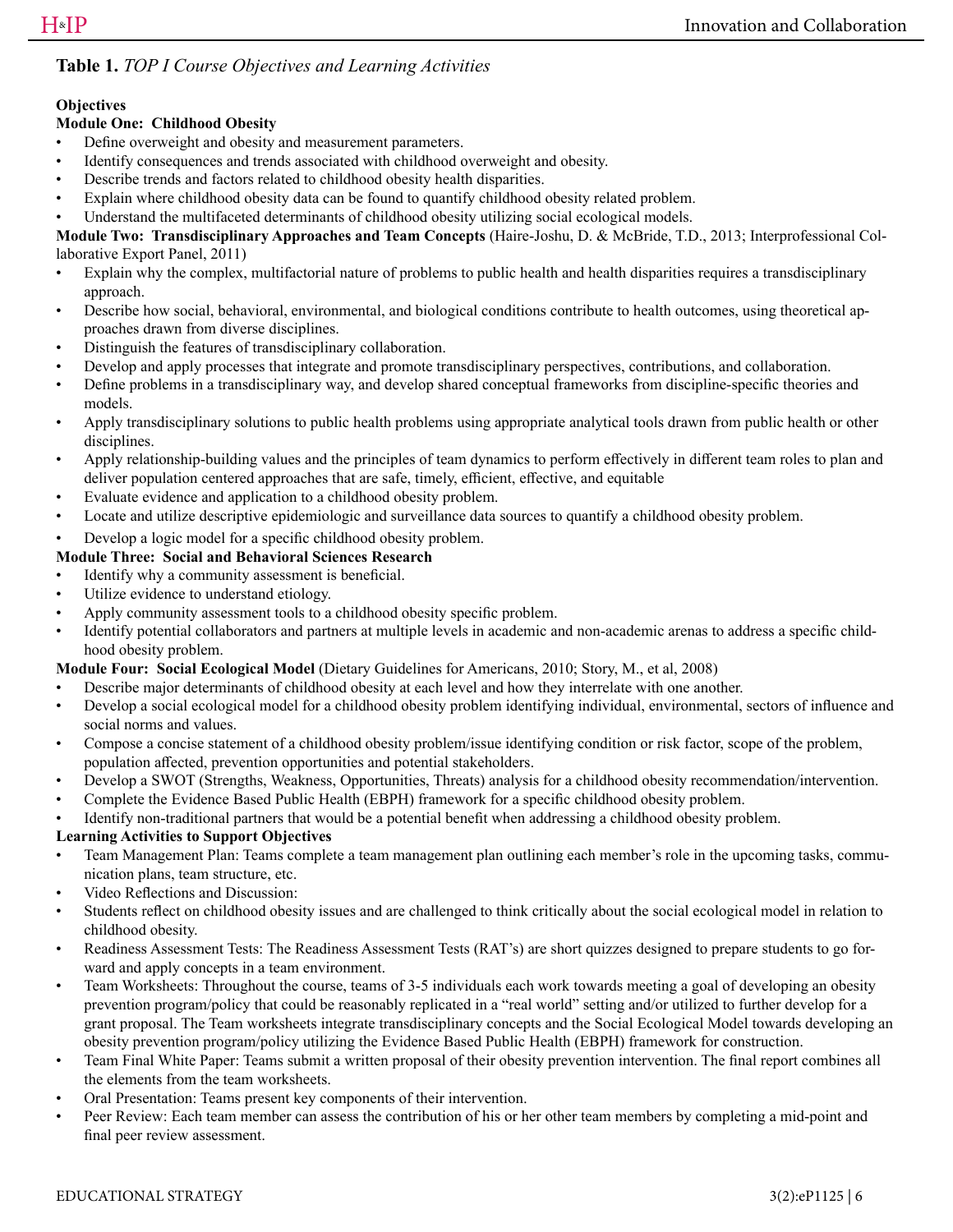#### **Table 2.** *TOP II Course Objectives and Learning Activities*

#### **Objectives**

**Conducting Research in Community Settings** (Developing and sustaining CBPT Partnerships: A Skill-Building Curriculum)

- Understand the importance of traditional and nontraditional partnerships, i.e. planners, departments of transportation, and others.
- Explain the theoretical basis, definition, rationale and key principles of CBPR.
- Describe how CBPR differs from traditional research approaches.
- Identify ethical considerations for researchers and community partners.
- Describe effective strategies for identifying and selecting partners.
- Determine how to work with partners to set priorities.
- Describe effective strategies for creating "glue": the substance of a partnership that promotes and sustains trust, communication, connectedness, and meaningful work efforts and products.
- Describe the rationale and effective strategies for establishing an organizational structure of board and staff for your partnership.
- Describe the rationale and effective strategies for establishing a mission statement, bylaws, principles and operating norms for your partnership.
- Consider examples of policies and procedures that can be applied to your partnership.
- Articulate the importance of trust in CBPR partnerships.
- Learn about processes for establishing and maintaining trust among partners.
- Identify processes for making decisions and communicating effectively.
- Understand how conflicts can arise and how to approach conflict resolution.
- Learn strategies for motivating, recognizing and celebrating partners.

#### **Module 2: Grant Proposals**

- Identify key components of a grant proposal and general federal, non-profit, and foundation type grant application concepts and guidelines.
- Develop a proposal idea and locate potential funding.
- Select a grant proposal, write a compelling problem statement, define clear goals and objectives, prepare an evaluation component, develop a program budget, and write a proposal summary.

#### **Learning Activities to Support Objectives**

**Readiness Assessment Tests:** The Readiness Assessment Tests (RAT's) are short quizzes designed to prepare students independently to go forward and apply concepts in a team environment.

**Team Worksheets:** Throughout the course, the same student teams formed in TOP I work towards the goal of developing components for a grant proposal. Instructor feedback from the completed team worksheets facilitate modifications for consideration prior to developing the team's final grant proposal.

**Community Based Participatory Discussion (CBPR):** Students are asked to participate in an online class discussion board addressing various concepts related to CBPR.

**Writing for the Public:** Each student is tasked with writing an article and creating an infographic geared towards the general public audience.

**Team Final Grant Proposal:** Teams submit a written grant proposal of their obesity prevention intervention. The final report will combine all the elements from the team worksheets.

**Oral Presentation:** Teams present an overview of their grant proposal during an oral presentation towards conclusion of the course. **Peer Review:** Each team member can assess the contribution of his or her other team members by completing a mid-point .and final peer review assessment.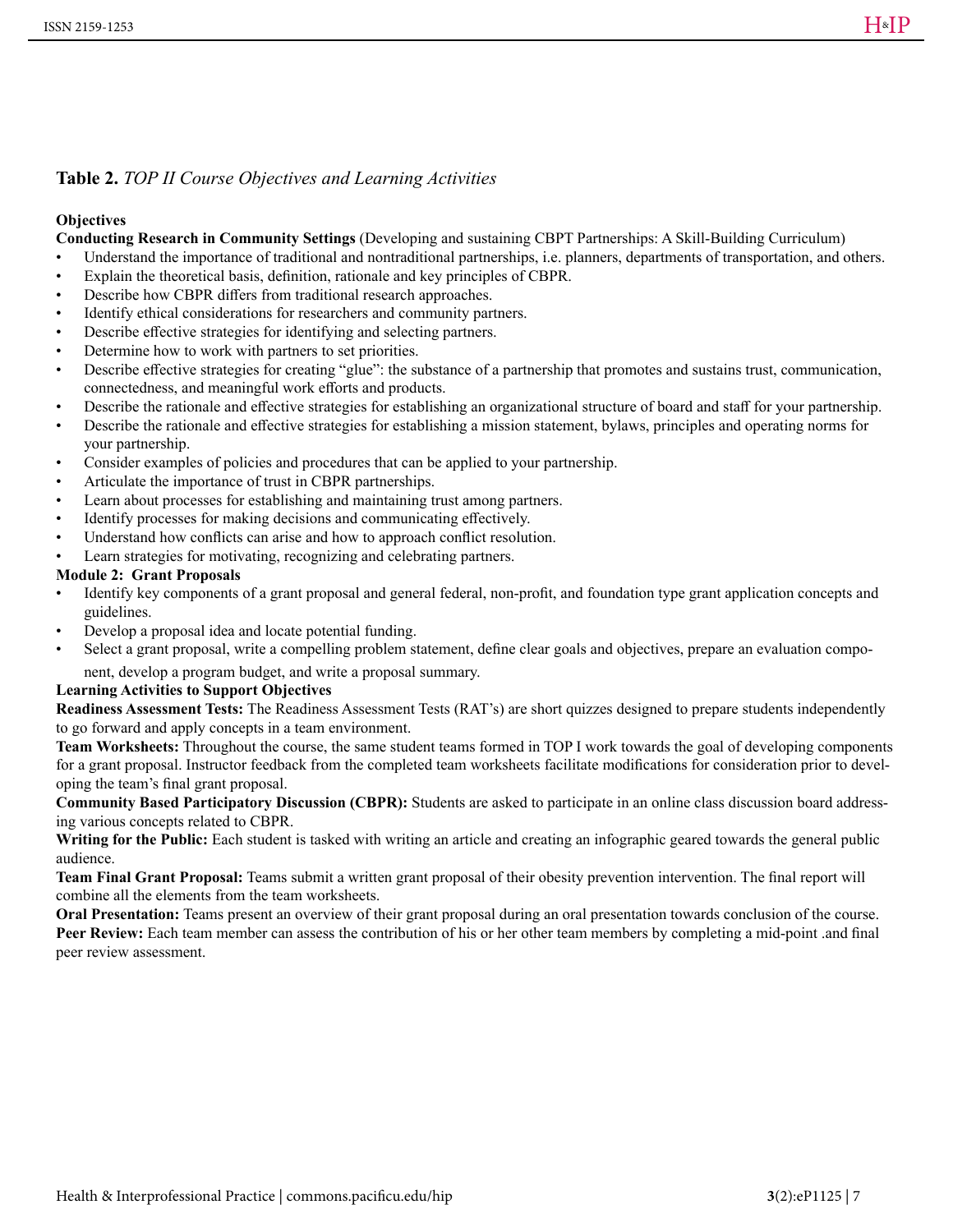#### **Table 3.** *TOP Practicum Course Objectives and Learning Activities*

#### **Objective:**

Gain an appreciation and understanding of transdisciplinary collaboration and intervention and engage others from multiple disciplines in identifying and proposing solutions concerning childhood obesity prevention.

#### **Learning Activities**

- **• Practicum Proposal:** The initial practicum proposal is completed with input from the site preceptor/mentor. As a collaborative tool, the practicum proposal enhances alignment of student learning objectives with expectations of the site.
- **• Mid-Point Synopsis:** Student teams have an opportunity to provide a 10 minute oral overview of their practicum experience to date and receive feedback from their fellow students and course instructor. It is recommended students utilize the following SHARP synopsis acronym to structure their oral review.  $S =$  Situation. (Provide a brief overview of the situation and setting.)  $H =$ How. (What action steps have been taken? Tools and resources used? Collaborators and partners?)  $A = "A ha."$  (What have been some of your "A ha" moments? Successes, positives, surprises, lessons learned?)  $R =$  Roadblocks. (What are some of the challenges, opportunities for improvement or other considerations?)  $P = Plan$ . (What's next? What are the next steps for the project or experience?)

#### **Objective**

Gain insight into the complex etiology of childhood obesity and apply concepts involved in developing, providing and/or evaluating childhood obesity prevention as it applies to their practicum experience.

#### **Learning Activities**

- Practicum Reflective Journal: Students utilize an electronic discussion board. The reflective journal is comprised of three main parts:
- *1. What?* Document what has been done relating to their practicum experience, the date and estimated hours accumulated. Included are brief descriptions of preparation activities or actual program implementation they have been involved in.
- *2. So What?* Complete when they have finished their experiential experiences and WHAT? reflection entries. SO WHAT? Question 1: List the learning objectives that were included in their final practicum proposal and evaluate their progress on meeting those objectives, including why they think some objectives weren't met if that was the case. SO WHAT? Question 2: What are some of the pressing needs/issues related to childhood obesity prevention in the community where they did their experiential experience? SO WHAT? Question 3: How did the experience they were involved in meet some of the pressing needs addressed in question 2?
- *3. Now What?* Question 1: Did anything about their experience affect and/or change their previous notions about the type of work they were involved in for their practicum? NOW WHAT? Question 2: How can they apply what they have experienced and learned to address the issue of childhood obesity prevention in the future? Included in their answer how a transdisciplinary approach could be applied. NOW WHAT? Question 3: What do they think they would like to know more about, related to their experience and/or other issues they have identified in their reflections?

#### *Research*

The TOP program provides students with research experience in the field of childhood obesity prevention through the three primary mechanisms: 1) studentled obesity prevention thesis projects, 2) student-led obesity prevention grant writing projects, and 3) faculty/Extension-led obesity prevention research projects. Students are strongly encouraged to complete a thesis as part of their degree plan of study. However, some students from certain disciplines were less likely to pursue a thesis due to a variety of reasons such as: high number of required course credits and low number of electives required for their degree plan of study, history of students from that discipline not electing to do a thesis, or faculty advisors who served as practice professionals that were not tasked with research as a primary component to their workload. Thus, participants in the TOP certificate program are not required to complete a thesis as one of the

certificate requirements. Even so, students who do not complete a thesis have the opportunity to gain research experience through student-led obesity prevention grant writing and/or participation in faculty/Extension-led obesity prevention research projects facilitated by faculty and Extension personnel involved in the TOP program.

All TOP students go through a multi-semester process within TOP I and TOP II in which they build the skills required to write a grant focused on childhood obesity prevention and then work collaboratively in multidisciplinary teams to prepare a grant. Furthermore, students are provided the opportunity to get involved in faculty/Extension-led research through graduate research assistantships, hourly paid research positions, or volunteer research positions. Through these mechanisms students gain knowledge, skills, and abilities in areas such as (but not limited to): finding funding opportunities, developing collaborative,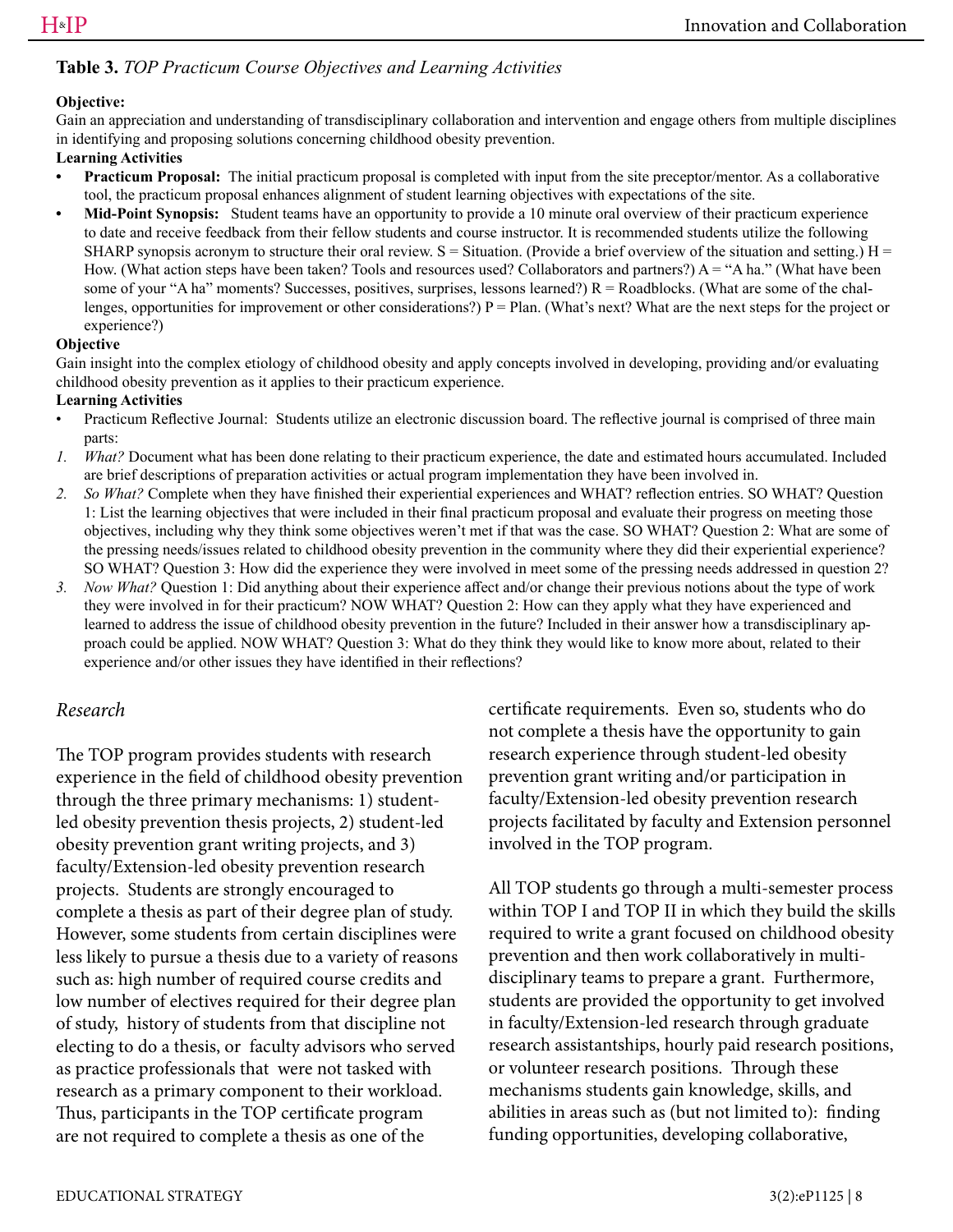multidisciplinary teams, learning about the community of interest, conducting literature reviews, critically thinking about problems and developing innovative solutions, creating logic models, selecting assessment tools, evaluating data, creating budgets, and applying course concepts related to childhood obesity prevention efforts.

#### **Results**

As Table 4 illustrates, a total of 50 students graduated with a TOP certificate. In addition to these graduates, 19 students are expected to complete their certificates and graduate in 2017 (13 from SDSU and 6 from UNL). SDSU also trained 4 students who completed their certificates, but have not yet graduated.

Among TOP graduates, the majority graduated from the nutrition and exercise science disciplines. As Table 5 illustrates, SDSU graduates were primarily from the fields of nutrition (43%) and exercise science (43%), while UNL graduates were focused in the nutrition field (77%). Other disciplines represented were family and human sciences, counseling, nursing, and plant science/statistics.

Several presentations and publications were completed through TOP to disseminate the research produced through the program. Thirty-one oral presentations were given, including presentations at research centers, conferences, summits, and other settings. Thirty-five poster presentations were accepted and presented at various conferences and research fairs. Finally, 31 abstracts and 26 peer-reviewed publications were published, with several more in development. The publications and presentations involved faculty and TOP students and covered a range of topics crossing several disciplines. The majority were in nutrition and physical activity related journals and conferences, but also included journals and conferences in childhood obesity, experimental biology, family and consumer science, minority health disparities, broader health areas, and the field of evaluation.

The TOP courses were modified over the course of the grant period, both as a result of formative feedback and to best fit within the institutional structure of each university. Modifications included, but were not limited to, clarifying the syllabi, increasing instructor feedback, revising some course topics and speakers, and modifying the course structure. The change

| Academic Year | <b>SDSU</b> | <b>UNL</b> | <b>TOTAL</b> |
|---------------|-------------|------------|--------------|
| 2012          |             |            |              |
| 2013          |             |            |              |
| 2014          |             |            |              |
| 2015          |             |            |              |
| 2016          |             |            |              |
| <b>TOTAL</b>  |             |            |              |

**Table 4.** *Number of Students Completing TOP Certificate by Institution by Academic Year*

**Table 5.** *Number of Students Completing TOP Certificate by Institution by Discipline*

| Discipline                      | <b>SDSU</b> | UNL | Total |
|---------------------------------|-------------|-----|-------|
| Nutrition/Dietetics             | 12          |     | 29    |
| <b>Exercise Sciences</b>        |             |     |       |
| Family/Human Sciences           |             |     |       |
| Counseling                      |             |     |       |
| Nursing                         |             |     |       |
| <b>Plant Science/Statistics</b> |             |     |       |
| Total                           |             | フフ  | 50    |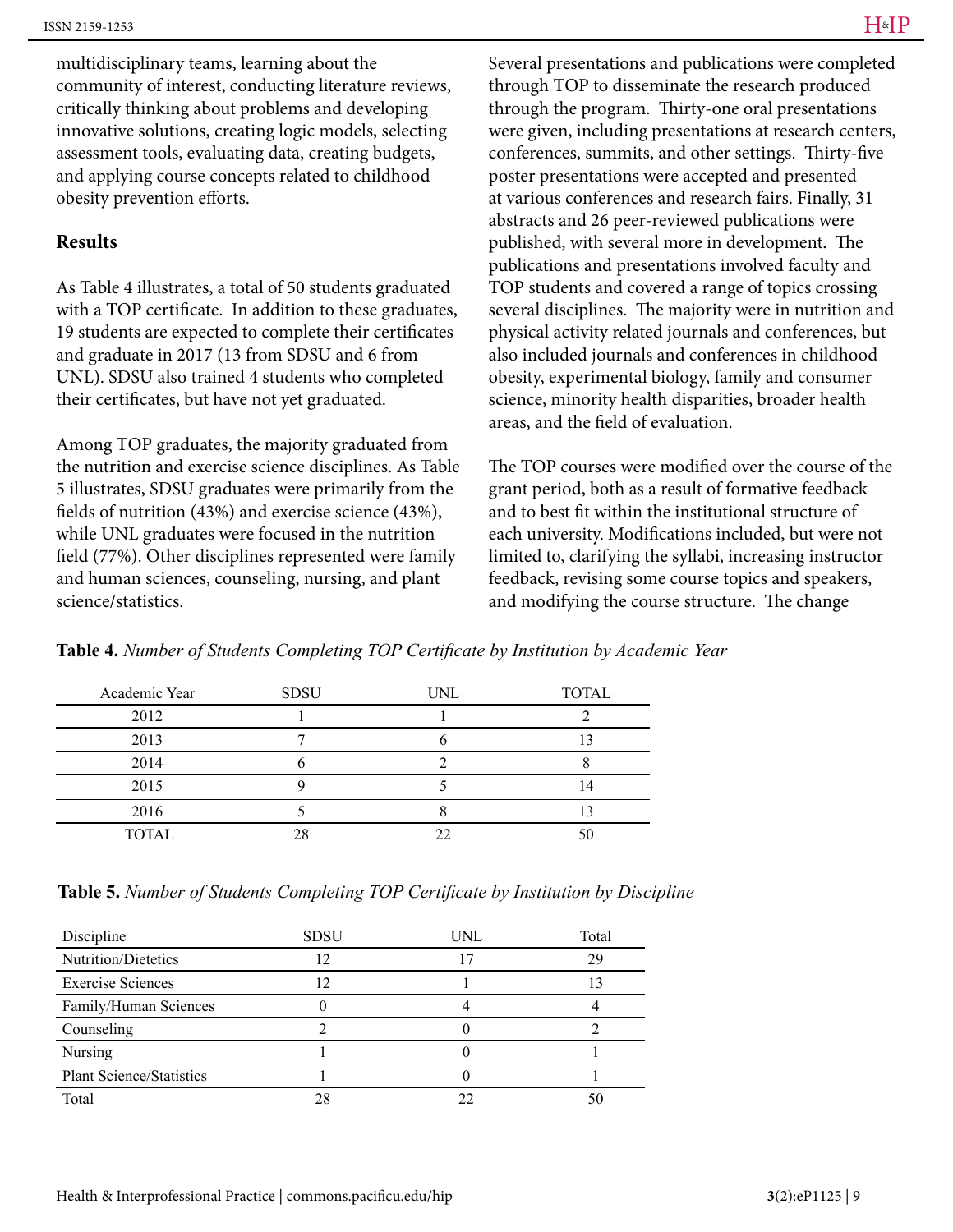in course structure was especially significant as it evolved from a traditional in-person class structure to a hybrid structure, with some of the course content delivered online. Focus group results suggested that students were receptive to the hybrid model, but expressed concern with the concept of moving the course to be offered solely online. Students felt the transdiciplinary nature of the course benefits from inperson interactions; thus, the course was maintained utilizing the hybrid model. As one focus group participant expressed:

Yeah there are benefits to online courses for graduate studies, but I think the class is transdiciplinary obesity prevention, the idea is that we are working with grants... but the idea is that you are working with people from other fields and that is the point of the class, to do group work and getting to know those people and understanding how groups works, so I don't see the point if that is the point of the class to taking it online, because you are moving away from all the things we are learning about.

Course evaluations from the TOP courses suggest the program is increasing students' knowledge, abilities, and confidence in addressing childhood obesity prevention. Many program alumni are applying the experience through their employment, while others are incorporating their experiences into graduate school. Among the employed alumni, most describe that at least some of their current job responsibilities are related to childhood obesity prevention. Alumni survey data show that 93% feel that the TOP program prepared them somewhat or very well for their current positions. Moreover, most attribute the TOP program with preparing them for their job responsibilities and that they are using skills and knowledge learned from the program, specifically the transdisciplinary nature of the program, which involves working with people in a variety of disciplines. Half of alumni survey respondents (50%) reported that the program prepared them to work collaboratively with transdisciplinary teams in their current job. In addition to impacting their careers, alumni report personal impacts of the program, such as a desire to serve as role models and to eat better and exercise more.

#### **Conclusion**

The primary goal of developing this innovative, interprofessional graduate certificate program (TOP) was to prepare students to actively engage in working with diverse, transdisciplinary teams on childhood obesity prevention issues. Specific strengths emerged such as introducing students to "real world" obesity problems within coursework, while providing students with practicum experiences directed at to potentially prevent future health issues related to obesity. Research efforts and practicum experiences were flexible, dependent upon the students' professional goals and needs. Collaborative efforts were sought out on a variety of levels, including the usage of team work and research within coursework. Students from different professions studied and worked together to investigate and provide programing for real-life situations. Faculty from different disciplines collaborated to provide the interdisciplinary programing for the course.

Improvements in the course content and delivery occurred during the development and delivery of the certificate programing. As time progressed, faculty used course evaluations, as well as other formative feedback from present and past students to modify the course content, strategies, pedagogy, and delivery to best fit the identified needs in students' learning as well as surrounding communities. Past students also mentioned the program's content being used in their current job settings, a strength showcasing TOP's potential for future collaborations, research, and possible findings related to childhood obesity. In addition, being land-grant universities, the emphasis for this program was to extend not only to the teaching and research aspect, but to the Extension, or service, component as well, providing students with "real world" experiences related to childhood obesity.

Challenges with this program include growing new partnerships with other university graduate programs and departments, to which childhood obesity may be of interest. Some programs do not have many elective credits to which the TOP courses could be added, and other programs were not interested in offering certificates, nor were students interested in obtaining a certificate, with their graduate degree. There is room for conversation toward building these partnerships. However, this has led to unique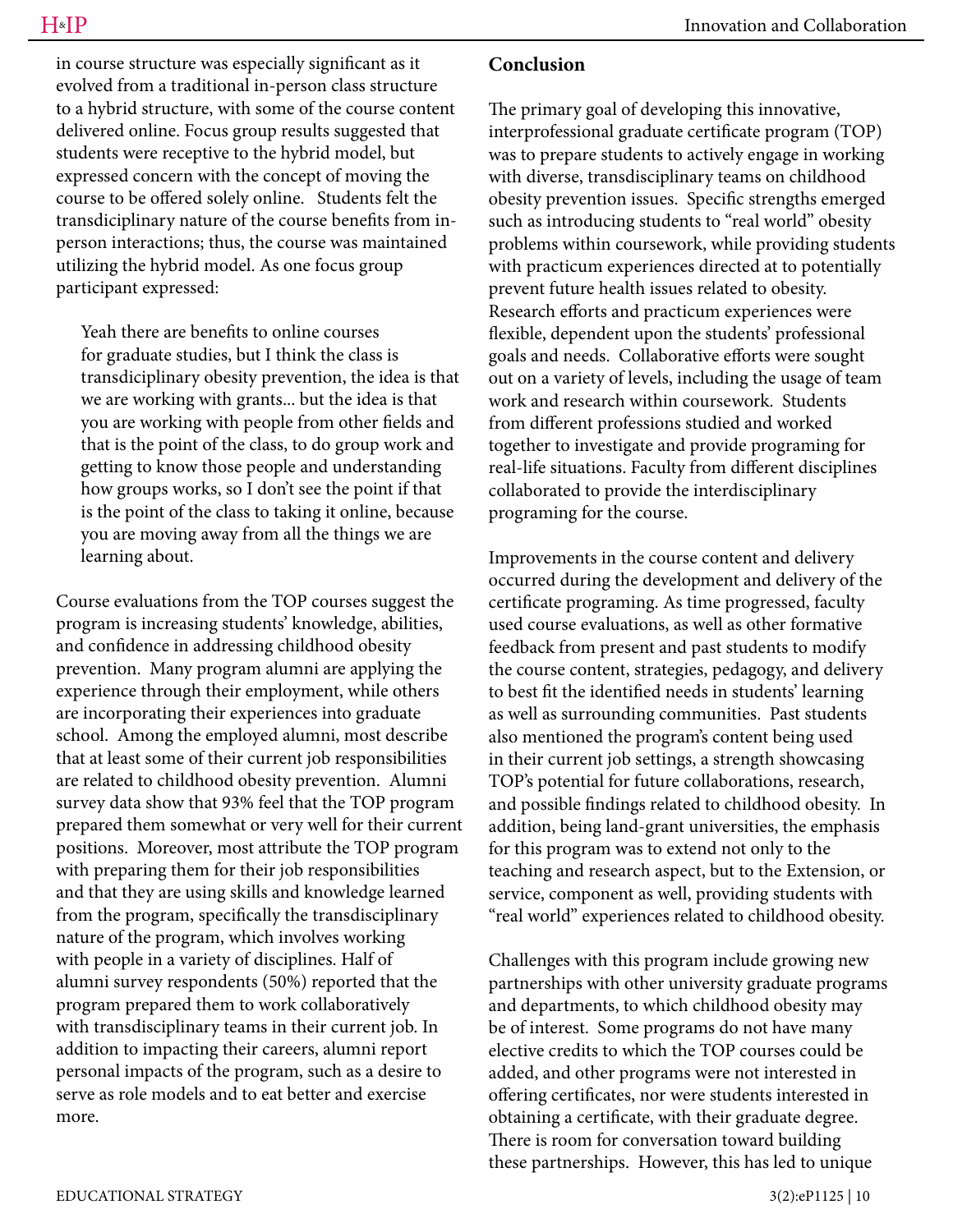opportunities as well. TOP faculty have learned more about the various graduate programs offered on campus and the variability to which TOP could expand on these programs and students' learning. As the program matures, there may be opportunities to expand the course delivery method to be more inclusive of the nontraditional student.

The program evaluations demonstrate the positive impact that this certificate program plays in developing graduates from across disciplines to be effective collaborators in tackling obesity prevention measures in the community. This Transdisiplinary Obesity Prevention Certificate program serves as a premier example for development of transdisciplinary academic programs developed to help solve real-life problems.

#### **Acknowledgements**

This material is based upon work that is supported by the National Institute of Food and Agriculture, U.S. Department of Agriculture, under award number 2011-67002-30202.

The authors wish to sincerely thank the following co-investigators who have contributed to the Transdisciplinary Childhood Obesity Prevention graduate certificate program: Jean Ann Fischer, MS, RD, University of Nebraska-Lincoln; Shinya Takahashi, PhD, University of Nebraska-Lincoln; Maria De Guzman, PhD, University of Nebraska-Lincoln; Elizabeth Droke, PhD, RDN, South Dakota State University, Howard Wey, PhD, South Dakota State University, and Lacey A. McCormack, PhD, MPH, RD, South Dakota State University.

#### **References**

Brownson, R., Fielding, J., & Maylahn, C. (2009). Evidence-based public health: A fundamental concept for public health practice. *Annual Review of Public Health, 30*, 175-201. https://doi. org/10.1146/annurev.publhealth.031308.100134

Centers for Disease Control and Prevention. Social Determinants of Health. Retrieved from http://www.cdc.gov/socialdeterminants/

CDC. (2015). Childhood obesity facts. Retrieved from http:// www.cdc.gov/healthyschools/obesity/facts.htm

Haire-Joshu, D., & McBride, T. D. (Eds.). (2013). Transdisciplinary Public Health: Research, Education, and Practice. San Francisco: Jossey-Bass.

Institute for Healthcare Improvement. Triple Aim for populations. Retrieved from http://www.ihi.org/Topics/TripleAim/Pages/default.aspx

Interprofessional Education Collaborative Expert Panel. (2011). Core competencies for interprofessional collaborative practice: Report of an expert panel. Washington, D.C.: Interprofessional Education Collaborative.

Retrieved from http://www.aacn.nche.edu/education-resources/ ipecreport.pdf

Institute of Medicine. (2012). Accelerating progress in obesity prevention: Solving the weight of the nation. *National Academies Press*.

Michaelson, L., Knight, A. B., & Fink, L. D. (2004). *Team-based learning – A transformative use of small groups in college teaching*. Sterling, VA: Stylus Publishing LLC.

National Center for Chronic Disease Prevention and Health Promotion. (2015). Combatting childhood obesity. Retrieved from http://www.cdc.gov/features/preventchildhoodobesity/

Ogden, C. L., Carroll, M. D., Kit, B. K., & Flegal, K. M. (2014). Prevalence of childhood and adult obesity in the United States, 2011-2012. *Journal of the American Medical Association, 311*(8), 806-814. https://doi.org/10.1001/jama.2014.732

Stokols, D., Hall, K. L., Taylor, B. K., & Moser, R. P. (2008). The science of team science: Overview of the field and introduction to the supplement. *American Journal Preventive Medicine, 35*(2 Suppl), S77-89. https://doi.org/10.1016/j.amepre.2008.05.002

Story, M., Kaphingst, K. M., Robinson-Brien, R., & Glan, K. (2008). Creating healthy food and eating environments: Policy and environmental approaches. *Annual Review of Public Health, 29*, 253- 272. https://doi.org/10.1146/annurev.publhealth.29.020907.090926

2010 Dietary Guidelines - health.gov. (2010). Retrieved April 28, 2017, from https://health.gov/dietaryguidelines/2010/

United States Department of Health and Human Services. (2010). *The Surgeon General's vision for a healthy and fit nation*. Rockville, MD. Retrieved from http://www.surgeongeneral.gov/priorities/ healthy-fit-nation/obesityvision2010.pdf.

United States Department of Health, Office of Minority Health. (2011). *HHS action plan to reduce racial and ethnic health disparities*. Retrieved from http://minorityhealth.hhs.gov/npa.

Wang, Y. (2011). Disparities in pediatric obesity in the United States. *Advances in Nutrition*, 2, 23-31. https://doi.org/10.3945/ an.110.000083

World Health Organization (WHO). (2010). *Framework for action on interprofessional education & collaborative practice.* Geneva: WHO Retrieved from http://whqlibdoc.who.int/ hq/2010/WHO HRH\_HPN\_10.3\_eng.pdf.

World Health Organization (WHO). (2012). *Population-based approaches to childhood obesity prevention*. Geneva, Switzerland: WHO Retrieved from http://www.who.int/dietphysicalactivity/ childhood/WHO\_new\_childhoodobesity\_PREVENTION\_27nov\_ HR\_PRINT\_OK.pdf.

Health & Interprofessional Practice | commons.pacificu.edu/hip **3**(2):eP1125 | 11